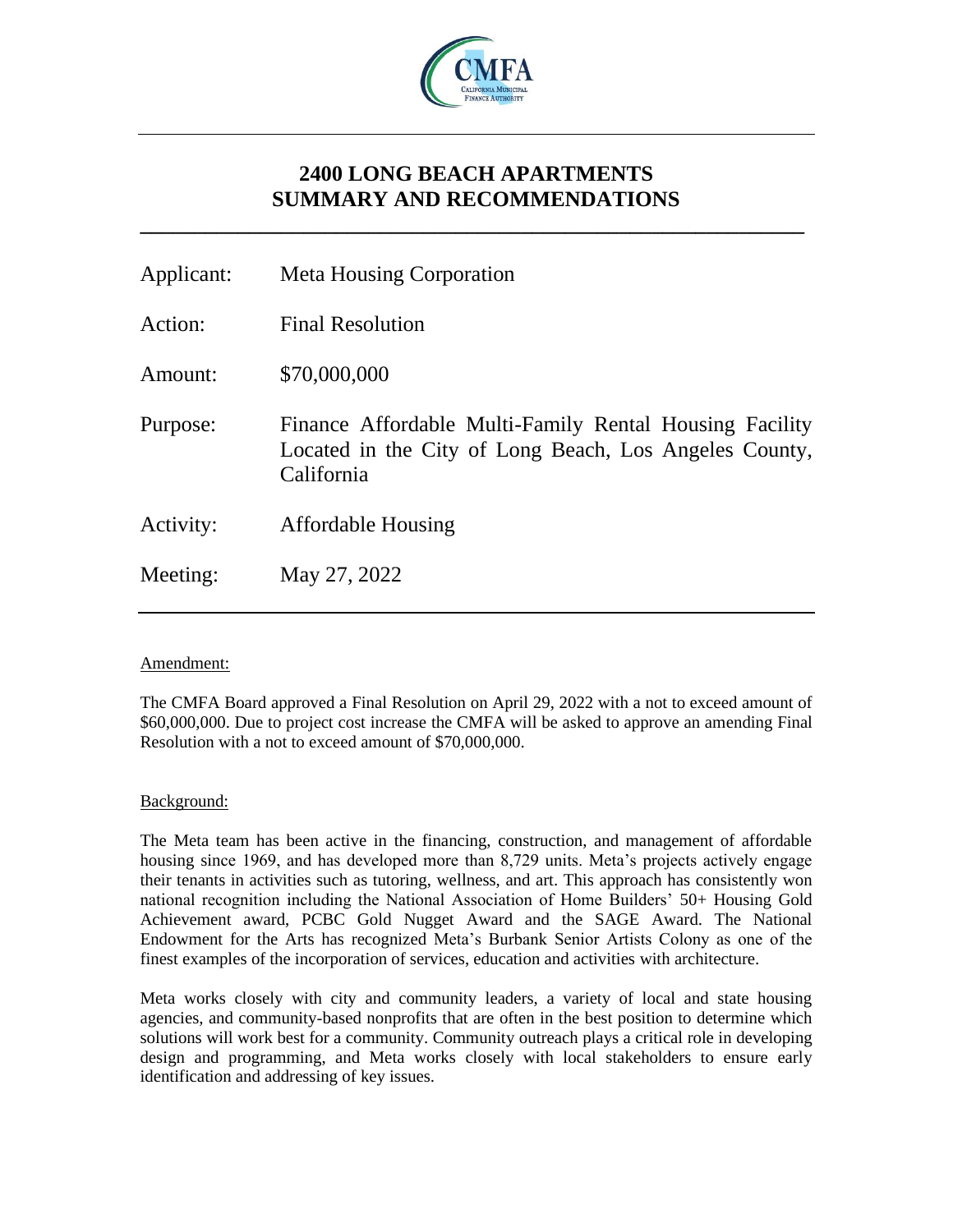#### The Project:

2400 Long Beach is the proposed new construction of 112 rental units. The development is comprised of 2 five-story residential buildings. The development will feature 80 one-bedroom units, 20 two-bedroom units, and 12 three-bedroom units. The units will be set aside for individuals and families earning between 30% and 60% of Area Median Income. Onsite amenities will include onsite property management and services office spaces, fitness room, community room, outdoor courtyard spaces, and a bicycle storage. Services will include Adult educational classes and after school programs for children. The financing of this project will result in the creation of affordable housing for 112 low-income households in the City of Long Beach for the next 55 years

# The City of Long Beach:

The City of Long Beach is a member of the CMFA and held a TEFRA hearing on April 7, 2022. Upon closing, the City is expected to receive approximately \$21,083 as part of the CMFA's sharing of Issuance Fees.

### Proposed Financing:

| Sources of Funds:                           |    | Construction | Permanent        |
|---------------------------------------------|----|--------------|------------------|
| Tax-Exempt Bond Proceeds:                   | \$ | 37,000,000   | \$<br>36,786,000 |
| Tranche B financing (TE Recycle Bonds):     |    | 7,500,000    | \$               |
| <b>Taxable Bond Proceeds</b>                | \$ | 20,900,000   | \$<br>$\theta$   |
| LIH Tax Credit Equity (Federal and State):  | \$ | 9,604,065    | \$<br>48,020,323 |
| Deferred Operating Reserve:                 |    | 760,613      | \$<br>$\theta$   |
| Deferred Developer Fee and Costs:           |    | 8,750,417    | 7,208,771        |
| <b>Total Sources:</b>                       | \$ | 84,515,095   | \$<br>92,015,094 |
| Uses of Funds:                              |    |              |                  |
| Land Cost/ Acquisition:                     |    | 11,087,617   |                  |
| <b>Construction Costs:</b>                  |    | 51,700,331   |                  |
| <b>Construction Hard Costs Contingency:</b> |    | 4,525,753    |                  |
| Soft Cost Contingency:                      | \$ | 500,000      |                  |
| Architectural/Engineering:                  | \$ | 2,172,720    |                  |
| Construction Interest & Perm Financing:     |    | 6,317,232    |                  |
| Legal Fees:                                 | \$ | 295,000      |                  |
| Reserves:                                   | \$ | 760,613      |                  |
| Other Costs:                                |    | 4,577,880    |                  |
| Developer Fee:                              |    | 10,077,948   |                  |
| <b>Total Uses:</b>                          |    | 92,015,094   |                  |